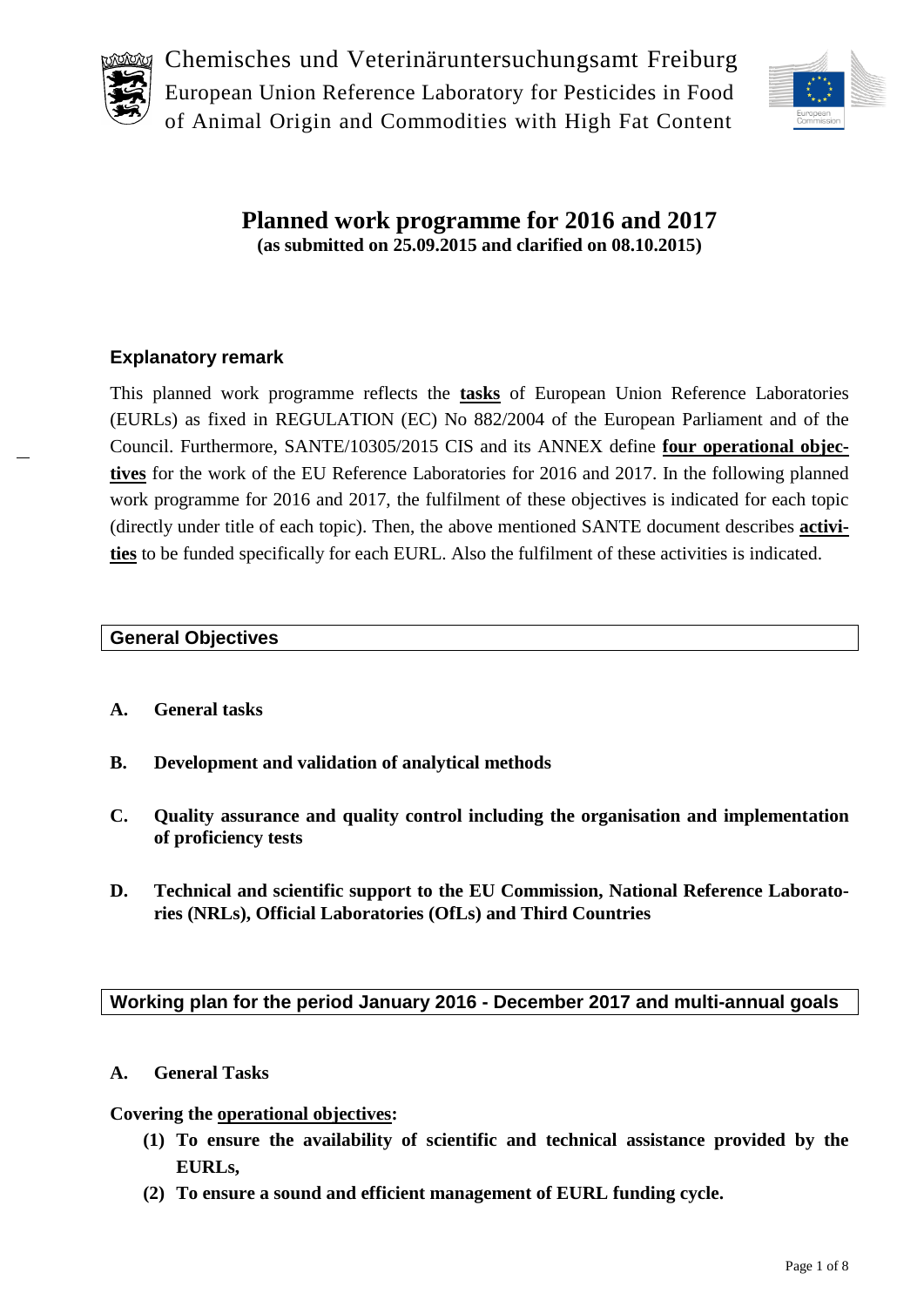



- 1. Inter-EURL-meetings in some cases in presence of DG-SANTE representatives will be carried out with the aim to discuss, plan, coordinate or evaluate EURL-activities such as the preparation of work programs, EUPTs or web-applications. In certain cases online-meetings or tele-conferences will be carried out. Date and place of these events will be decided later.
- 2. Compilation of the Technical and Financial Report for 2015 by 31 March, 2016.
- 3. Compilation of an intermediate Technical and Financial Report for 2016 by 31 March 2017 and of a final Technical and Financial Report for 2017 by 31 March 2018.
- 4. Compilation of the planned activities and estimated budget for 2018 (or 2018 and 2019) by 30 September 2017.
- 5. For the EURL/NRL network, the list of all NRLs and contact points in the field "pesticides in food of animal origin and commodities with high fat content" will be kept updated. In addition, all OfLs as reported by the NRLs will be added to this list and will be made available to the Commission and NRLs. This task will be performed in close cooperation with the EURL for Single Residue Methods (EURL SRM).
- 6. Maintenance of the EURL-website in cooperation with the other EURLs for pesticide residues, exchange of information via the website and updating on regular basis with the particular aim of disseminating information to NRLs. Information about important improvements of analytical methodology and major changes in EU legislation.
- 7. Maintenance of the CIRCA-BC Domain in cooperation with the other EURLs for pesticide residues; continuous provision of the status of the enrolled members.

## **B. Development and Validation of Analytical Methods**

#### **Covering**

**(1) the operational objectives:**

- **To ensure the development and use of high quality analytical methods across the EU-RL framework,**
- **To maintain appropriate level of proficiency testing ensuring efficiency of control analysis methods.**
- **(2) the specific activity for the pesticide EURLs:**
	- **development, validation and dissemination of new and improved methods for analysing pesticide residues in food of animal origin, cereals and fruits and vegetables**

Analytical scientific work should cover the improvement of existing, approved multi-methods and the development and implementation of new multi-methods.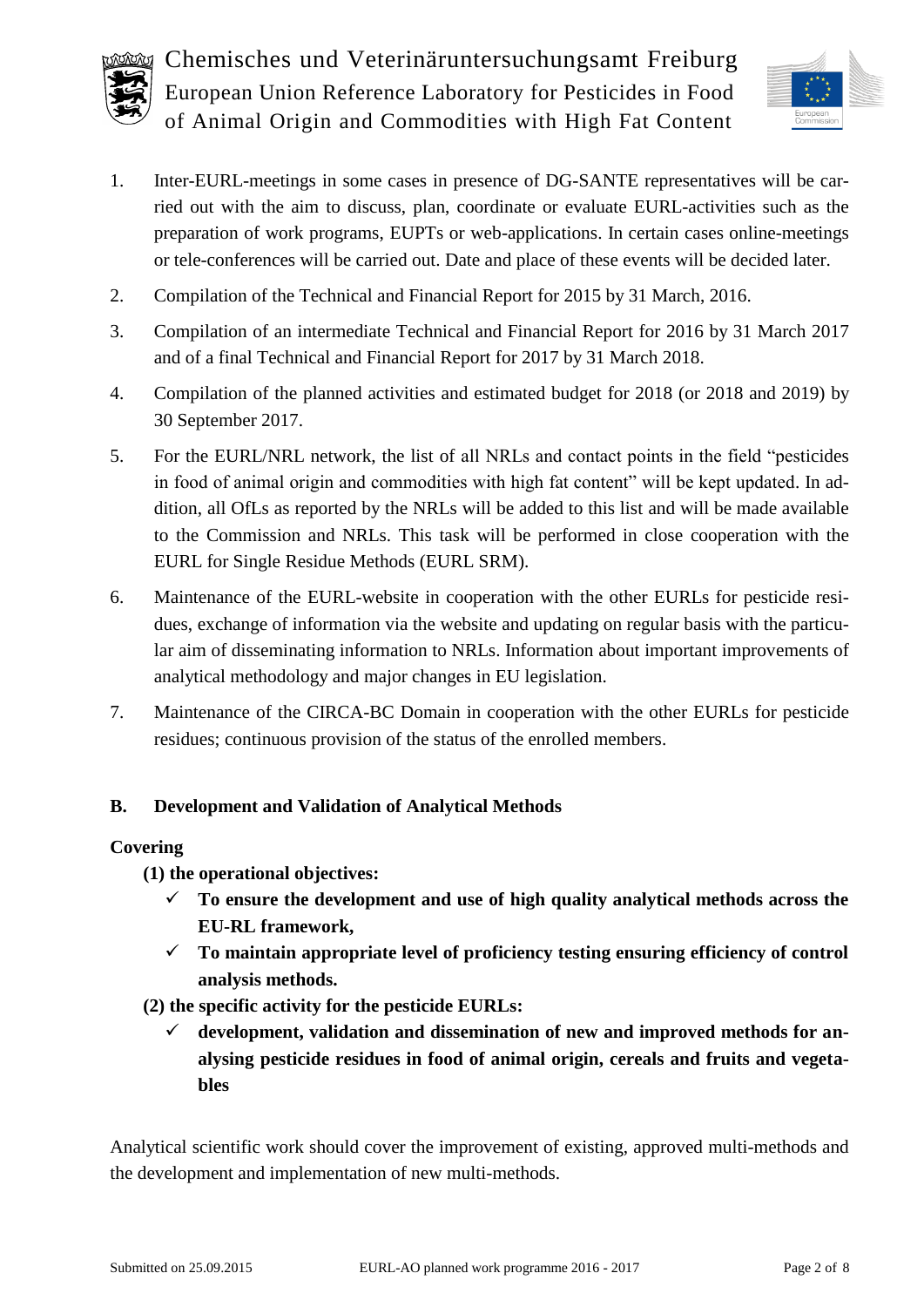



1. Certain pesticides (mainly organochlorine, organophosphorous and pyrethroid pesticides) can be considered as introduced in the daily routine of NRLs for pesticides in food of animal origin and high fat commodities. The evaluation of the results of EU Proficiency Tests (EUPTs) of the EURL-AO (EUPT AO-01 to AO-10) shows the progress achieved during the last 5 years. However, there is also further need for improvement for these groups. Therefore, the spectrum of analytes will be extended continuously, also by inclusion of LC-MS-based methods (QuEChERS or SweEt-based).

It is planned to add at least 20 new pesticides<sup>1</sup> into the existing methods for determination and to validate them in two other matrices of interest.

2. The EURL for Fruits and Vegetables (EURL FV) has available software packages to extract matrix information from chromatograms achieved with LC- and GC-ToF-Equipment. In 2014 the EURL AO and the EURL FV started a cooperation evaluating the background of extracts for MRM-pesticides (QuEChERS, SweEt) in food of animal origin. In 2015 GC-MS-ToF was included in the cooperation.

EURL-FV analyses extracts with ToF-systems provided by EURL-AO. The resulting data (chromatograms) will be evaluated at EURL FV to get information about the density of matrix components being present through the whole chromatogram. The information will be used for interpretation of matrix effects and for improvement of the clean-up with the aim to reduce matrix effects in GC- and LC-MS for a better quantification.

This cooperation will be continued in 2016 and 2017. Especially the evaluation of extracts derived with Zentrimix-equipment is of interest for all matrices of animal origin (see B[.4\)](#page-3-0).

3. In 2013 EURL AO developed a multi-residue method (MRM-method) for analysis of less polar pesticides (organochlorine, organophosphorous and pyrethroids) in liver and honey applying GC-MS/MS. In 2014 the method was extended to the matrix egg and in 2015 to milk (including infant formula und milk powder) and muscle (including meat containing baby food).

 $\overline{a}$ 

<sup>&</sup>lt;sup>1</sup> At least 20 pesticides from the following: 1-(4-Chlorphenyl)urea, 4-Hydroxy-Cyprodinil CGA304075, Aldicarb-sulfoxid, Ametryne (Ametrex), Aminocarb, Baycor ( Bitertanol ), Benalaxyl, Bendiocarb, Benzoximate, Bifenazate (D 2341), Bupirimate, Butafenacil, Carbetamid, Carbofuran, Carbofuran-3-hydroxy, Carfentrazone-ethyl, Chlorantraniliprole, Chlorfluazurone, Chlortoluron, Clethodim, Cyazofamid, Cycluron, Dichlobutrazol (Diclobutrazol), Dicrotophos (Bidrin), Diethofencarb, Dimoxystrobin, Diniconazole(I), Dinotefuran, Dioxacarb, Diuron, Etaconazole(I), Ethiofencarb, Ethiprole, Ethirimol, Etoxazole, Fenarimol, Fenazaquin, Fenpropidin-CGA289267, Fenpyroximate, Fenuron, Flonicamid, Flubendiamide, Flufenacet (Fluthiamide) (BAY FOE 5043), Flufenoxuron, Fluometuron, Fluoxastrobin, Forchlorfenuron, Furalaxyl, Halofenozide, Hydramethylnon, Iprovalicarb, Isocarbophos, Isoprocarb, Isoproturon, Kresoxim, Kresoxim-methyl, Mandipropamid, Mefenacet (Rancho), Mepronil, Mesotrione, Methabenzthiazuron, Methamidophos (Metamidophos), Methoprotryne, Methoxyfenozid, Metobromuron, Metribuzin, Mevinphos (Phosdrin), Mexacarbate (Zectran), Monocrotophos (Azodrin), Monolinuron (phenylurea), Myclobutanil-RH9090, Nuarimol, Oxadixyl, Oxamyl, Penconazole(I), Pencycuron, Picoxystrobin, Piperonyl-butoxide, Promecarb, Propamocarb, Propargite, Propiconazole, Propoxur, Pymetrozine, Pyracarbolid, Pyraclostrobin, Pyridaben, Pyrimethanil, Pyriproxyfen, Rotenone, Siduron, Simetryn, Spinetoram, Spirodiclofen, Spiromesifen, Spirotetramat-BYI03380-enol, Spirotetramat-BYI03380-monohydroxy, Sulfentrazone, Tebuthiuron, Temephos (Abate), Terbumeton, Terbutryn, Thiabendazole-5-hydroxy, Vamidothion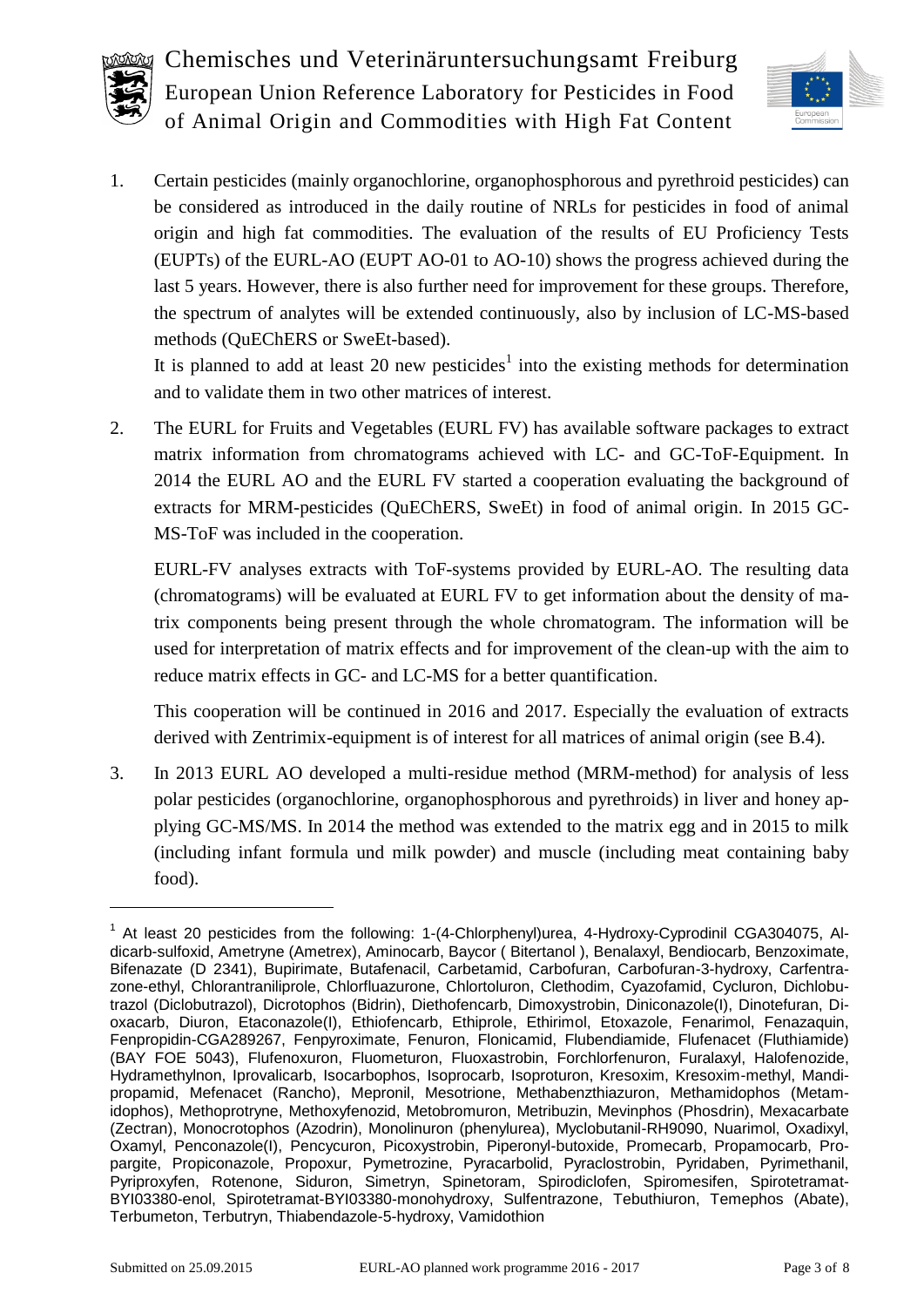



The extraction step is based on a mixture of ethyl acetate and cyclohexane  $(1 + 1/v + v)$  as solvent. One big advantage of this mixture is the possibility to use an aliquot of the extract directly for further clean-up by gel permeation chromatography. Thus, the new extraction procedure helps to save time during the sample extraction procedures and can be understood as a new module for the extraction step of the method according EN 1528. In 2016 and 2017 the method will be further developed, if necessary modified and validated for at least three of the following matrices of interest: fat of animal origin, vegetable oil, kidney or fermented milk products (e.g. cheese, yogurt). After successful tests the method will be validated following the Quality Control Procedures for Pesticide Residues Analysis (Document N° SANCO/2013/12751).

In addition, the possibility of applying standard-detectors (ECD, single MS) for identification and determination of the pesticides in the sample extracts will be checked. The advantages of standard detectors like ECD or single MS are their significant lower costs with regard to purchase and routine operation.

- <span id="page-3-0"></span>4. Improvement of extraction and clean-up steps (QuEChERS, SweEt) for food of animal origin.
	- 4a. Speeding up

Present MRM-methods for more polar pesticides like QuEChERS and SweEt are fast and well introduced in a quite number of laboratories. Combining extraction and centrifugation in one step (Zentrimix) can improve the applicability of the methods. In 2015 the clean-up was tested for milk including infant formula (milk powder) and for muscle including meat-containing baby food with about 80 pesticides<sup>2</sup>. At least two out of the matrices kidney, fat and egg will tested and validated in 2016 - 2017.

 $\overline{a}$ 

 $^2$  At least 80 pesticides from the following list: Acetamiprid, Aldicarb, Amitraz, Azinphos-ethyl, Azoxystrobin, Bixafen, Boscalid, Bromuconazol, Buprofezin, Butoxycarboxim, Carbaryl, Carbendazim, Carbofuran, Carbofuran-3-hydroxy, Carboxin, Chlordimeform, Chlorpropham, Chlorpyrifos-methyl, Clofentezin, Clothianidin, Coumaphos, Coumaphos-oxon, Cymiazol, Cymoxanil, Cyproconazol, Cyprodinil, Difenoconazol, Diflubenzuron, Dimethoat, Dimethomorph, Dimoxystrobin, DMP-formamid, 2,4-, DMP-me-formamidin, 2,4-, Epoxiconazol, Etofenprox, Etoprophos, Famoxadon, Fenamidon, Fenbuconazol, Fenhexamid, Fenoxycarb, Fenpropidin, Fenpropimorph, Fenthion, Fenthion-oxon, Fenthion-oxon-sulfon, Fenthion-oxon-sulfoxid, Fluazifop-butyl, Fluoxastrobin, Fluquinconazol, Flusilazol, Flutolanil, Flutriafol, Fluvalinat, tau-, Formetanat, Fosthiazat, Haloxyfop, Haloxyfop-2-ethoxyethyl, Haloxyfop-methyl, Hexaconazol, Hexythiazox, Imazalil, Imidacloprid, Indoxacarb, Iprovalicarb, Isoproturon, Linuron, Lufenuron, Malaoxon, Malathion, Mepanipyrim, Metalaxyl, Metamitron, Metazachlor, Metconazol, Methiocarb, Methiocarb-sulfon, Methiocarb-sulfoxid, Methomyl, Myclobutanil, Nitenpyram, Omethoat, Oxydemeton-Methyl, Paclobutrazol, Pendimethalin, Phosalon, Phosmet, Phosmet-oxon, Phoxim, Pirimicarb, Pirimicarb-desmethyl, Pirimiphos-methyl, Prochloraz, Propamocarb, Propargit, Propiconazol, Propyzamid, Pyraclostrobin, Pyrimethanil, Pyriproxyfen, Quinoxyfen, Spinosyn A, Spinosyn D, Spirotetramat, Spiroxamin, Tebuconazol, Tebufenozid, Tebufenpyrad, Tepraloxydim, Terbuthylazin, Tetraconazol, Thiabendazol, Thiacloprid, Thiamethoxam, Thiophanat-methyl, Triadimefon, Triadimenol, Trichlorfon, Tricyclazol, Trifloxystrobin, Triflumizol, Triflumuron, Triticonazol, Zoxamid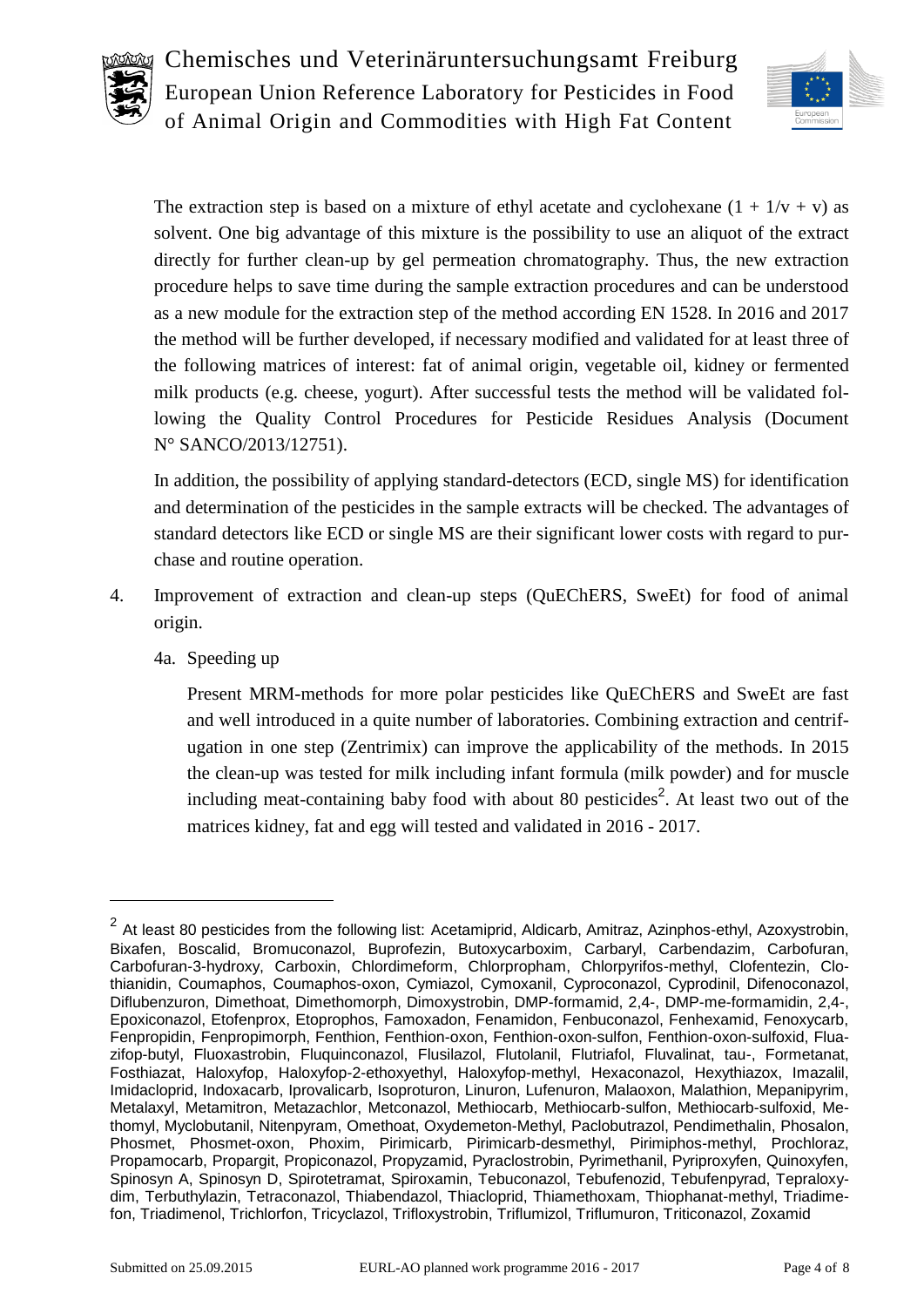



4b. Clean-up

Co-extracted matrix compounds interfering with the target analytes (matrix suppression in LC-MS/MS or matrix enhancement in GC-MS/MS) may lead to wrong results. For at least two of the matrixes milk, muscle, kidney, fat and egg further clean-up steps will be tested by use of commercially available alternative extraction kits for clean-up for about 80 pesticides<sup>2</sup> and, if successful, validated.

- 5. EURL AO will continue its work for development of multi-residue methods for the determination of residues of semi-polar and for more polar pesticides in fish (all MRM-pesticides included in the Multiannual Coordinated Control Program 2016 till 2018 for matrices of animal origin will be included). The increase of the spectrum will comprise pesticides listed in footnotes 1 and 2. Method validation follows the Quality Control Procedures for Pesticide Residues Analysis (Document N° SANCO/2013/12751 or succeeding document).
- 6. The EURL AO will conduct two feeding studies for the matrices egg and fish in cooperation with EURL for Cereals and Feedingstuffs (EURL CF). Pesticide residues in feed can be transferred to the animals. For most feed/pesticide/animal combinations the transfer will not result in pesticide residue levels measurable in the animals. However, residues in eggs and in fish could be of interest. The following two task focus on this:
	- 6a. Pesticide residues in feed to lying hens and pesticide residues in eggs (this part will be performed preferable in 2016): In 2011 the EURL AO and EURL CF initiated a study with the aim to detect pesticide residues in egg when known pesticides residues are present in the feed provided for the laying hens. However, the feeding study was stopped after few days due to a high weight loss for the hens. This was probably due to high concentrations of especially organochlorines (aldrin and lindane). A repetition of the feeding study on laying hens with feed containing lower residues of pesticides will be organised. EURL CF will produce the feed and EURL AO will organize the feeding experiments and analyse the resulting residues in the eggs. The study will enable the estimation of the risk for consumers in relation to pesticide residues in eggs.
	- 6b. Pesticide residues in feed for farmed fish and pesticide residues in fish (this part will be performed preferable in 2017 after the survey on feed for farmed fish of the EURL CF): So far only few data exist on pesticide residues in feed for farmed fish and in fish. Fish feed consists mainly of cereals and fish meal. Both constituents contain pesticide residues. To elucidate the correlation between feed and fish, the EURL AO and EURL FV will cooperate on the feeding study with known pesticides residues in feed. EURL CF will produce the feed and EURL AO will organize the feeding experiments and analyse the resulting residues in the fish. The study will enable the estimation of the risk for consumers in relation to pesticide residues in fish.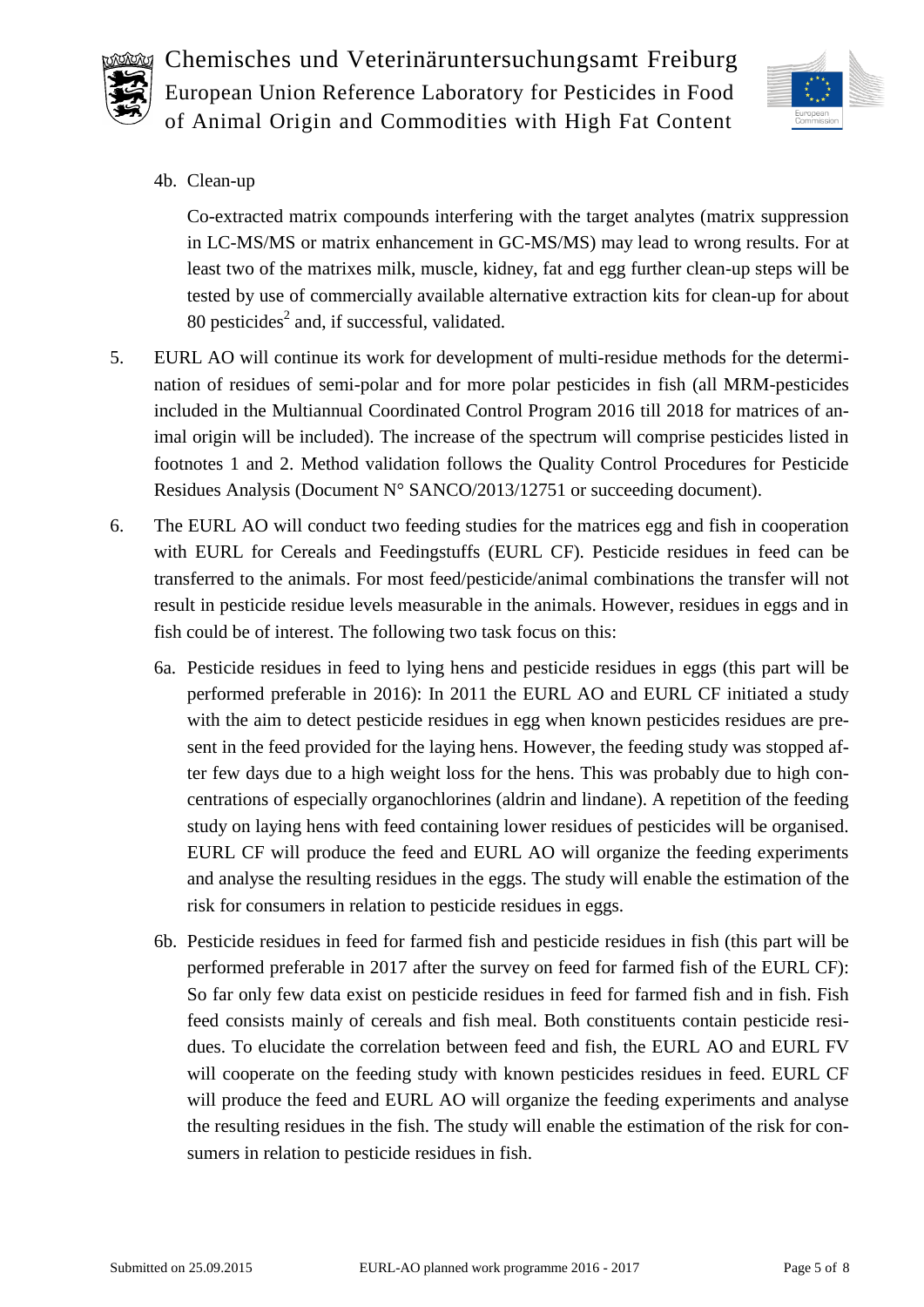

Chemisches und Veterinäruntersuchungsamt Freiburg

European Union Reference Laboratory for Pesticides in Food

of Animal Origin and Commodities with High Fat Content



## **C. Quality Assurance and Quality Control**

### **Covering**

- (1) **the operational objectives**
	- **To ensure the development and use of high quality analytical methods across the EU-RL framework,**
	- **To maintain appropriate level of proficiency testing ensuring efficiency of control analysis methods,**
	- $\checkmark$  To ensure the availability of scientific and technical assistance provided by the **EU-RLs.**
- (2) **the specific activity for the pesticide EURLs**
	- **development, validation and dissemination of new and improved methods for analysing pesticide residues in food of animal origin, cereals and fruits and vegetables**
- 1. As multi-annual goal, the availability of validated methods for the most important groups of pesticide residues in the most important matrices will be checked and promoted within the EURL / NRL network. Therefore, EURL AO will check on a regularly basis if
	- new methods for pesticides in food of animal origin or
	- information for improvement/enhancement of existing methods are published.

EURL AO examines these methods theoretically and, in few cases, by some practical tests. Thereafter the information will be spread to the network through CIRCA (and via a link on the EURL homepage), during the workshop or by providing the data through the EURL Data Pool.

- 2. Maintenance of in-house QA/QC activities in consequence of the ISO 17025 accreditation of all analytical work done within the EURL.
- 3. Maintenance of proficiency testing in consequence of the ISO 17043 accreditation for performing EUPTs.
- <span id="page-5-0"></span>4. Performance of a proficiency test (PT) for MRM-pesticides in 2016 and in 2017. The PTs will be performed with all NRLs and OfLs of the EU Member States and Associated States. Both PTs will be designed for 90 to 130 participating laboratories (intention 110: 28 NRLs, 78 EU-OFLs, 2 EFTA laboratories, 1 Candidate State laboratory and 1 Third Country laboratory) and the target analytes lists will comprise about 50 to 80 MRM-pesticides (intention 65). The PT will be performed and evaluated in accordance with the General Protocol for EU proficiency tests for pesticide residues in food and feed. The time schedule will be coordinated with the other pesticide EURLs and the Commission to avoid overlapping periods.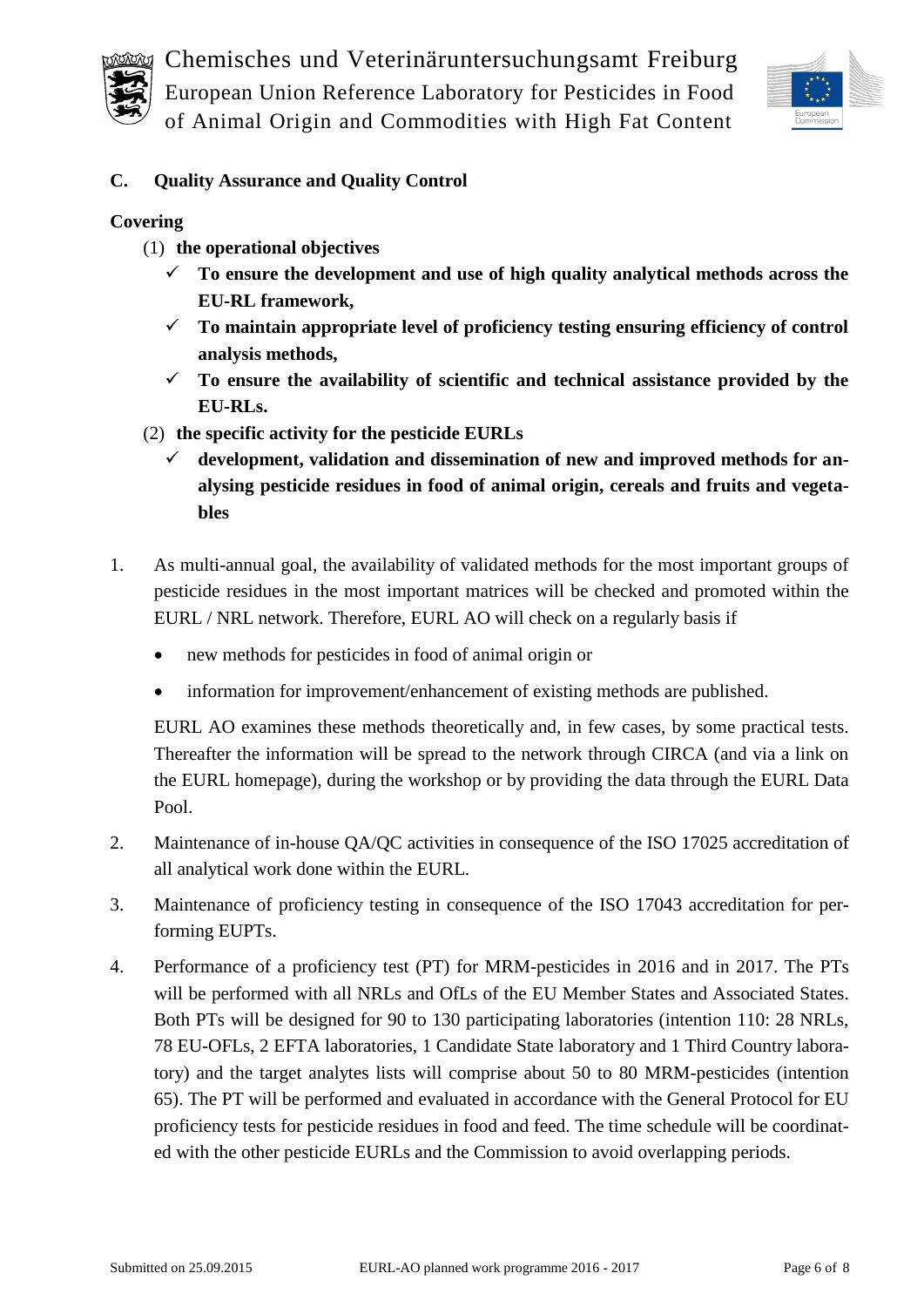



The preliminary results will be discussed at the joint meeting of the four pesticide EURLs for evaluation of the EUPT results (see C[.5\)](#page-6-0). The final results will be discussed with NRLs at the workshops (see D[.8\)](#page-7-0).

Pig fat (lard) will be the matrix for the test items in EUPT AO 11 (2016).

The matrix for the test items in EUPT AO 12 (2017) will be fixed during the joint meeting for evaluating EUPTs (see C[.5\)](#page-6-0) or during the workshop with NRLs in Freiburg in 2016.

- <span id="page-6-0"></span>5. Participation in joint meeting to discuss and evaluate EUPT results, and overall PTperformance (horizontal activity). EURLs for FV, CF, SRM and AO will further develop the criteria for evaluation underperformance of laboratories in the EUPTs. Laboratories with indication of underperformance could be potential candidates for activity D.7
- 6. Contribution to the revision of "Method Validation and Quality Control Procedures for Pesticide Residue Analysis in Food and Feed" (Document N° SANCO/12751/2013): Participation in all meetings of the Advisory Group for the improvement of the document and contributions by mail contacts.

## **D. Technical and Scientific Support to the Commission, NRLs, EU Official laboratories and Third Countries**

#### **Covering**

- **(1) the operational objectives**
	- **To ensure the development and use of high quality analytical methods across the EU-RL framework,**
	- **To maintain appropriate level of proficiency testing ensuring efficiency of control analysis methods,**
	- $\checkmark$  To ensure the availability of scientific and technical assistance provided by the **EU-RLs.**

**(2) the specific activity** 

- **provision of scientific and technical assistance to the Commission, especially concerning limits of quantification and residue definitions in the framework of the review of all existing MRLs laid down in Article 12 of Regulation (EC) 396/2005**
- 1. General technical and scientific support to the Commission and its offices, as requested by the Commission.
- 2. Scientific support to the Commission and EFSA as regards the evaluation of possible applicability of proposed post-registration methods in routine analysis laboratories and residue definitions, esp. in the case of Art. 12 proposals.